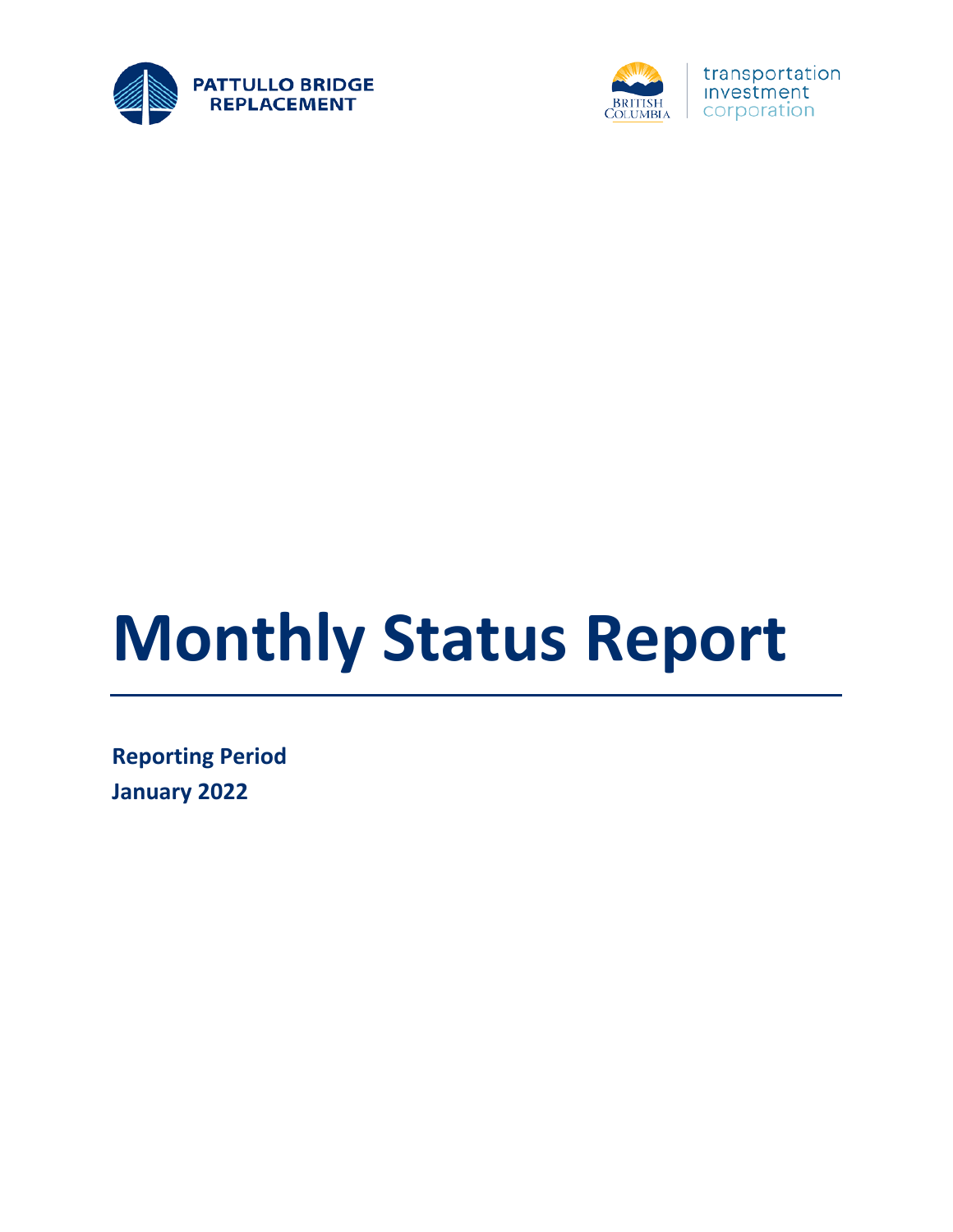## **1. Introduction**

#### **1.1 Project Overview**

The Pattullo Bridge is a key connection between the communities of Surrey and New Westminster.

The new toll-free four-lane bridge will provide important improvements for everyone using the bridge, including people who are driving, cycling, or walking, as well as communities on either side of the bridge.

The new bridge will provide:

- A safer crossing for all bridge users with modern, wider lanes, separated by a centre median barrier
- Dedicated walking and cycling lanes, separated from traffic by a barrier on both sides of the bridge
- Better connections to, from and near the bridge

The new bridge is scheduled to open in 2024. The existing bridge will remain in use until the new bridge is open to traffic. Once the new bridge is open, the existing bridge will be removed.

Additional information and updates about the Project can be found on the Project's website [https://www.pattullobridgereplacement.ca.](https://www.pattullobridgereplacement.ca/)

#### **1.2 Project Delivery**

Transportation Investment Corporation, a provincial Crown corporation, is delivering and overseeing this \$1.377 billion Project. The Project is being delivered under B.C.'s Community Benefits Agreement and the Project workforce is being provided by B.C. Infrastructure Benefits Inc.

The Fraser Crossing Project Corporation (Contractor) has been selected to design and build the new bridge. The Province will own and maintain the new bridge when complete.

The Project represents a significant investment in multi-modal transportation mobility improvements and supports provincial and regional strategies, environmental objectives, and the economic development of transportation services in the region.

#### **1.3 Project Goals**

Measure specific data to confirm the following Project goals and objectives are being met in accordance with the Project's **Performance Measurement Plan:**

- 1. Provide a **structurally sound bridge crossing** to maintain a critical local and regional connection;
- 2. **Improve safety for all users** with modern lane widths, road curvature, centre median barrier and separated pedestrian and cycling lanes; and
- 3. **Improve connectivity, reliability and modal choice** while supporting environmental objectives.

The Project represents a significant investment in multi-modal transportation mobility improvements and supports provincial and regional strategies, environmental objectives, and the economic development of transportation services in the region.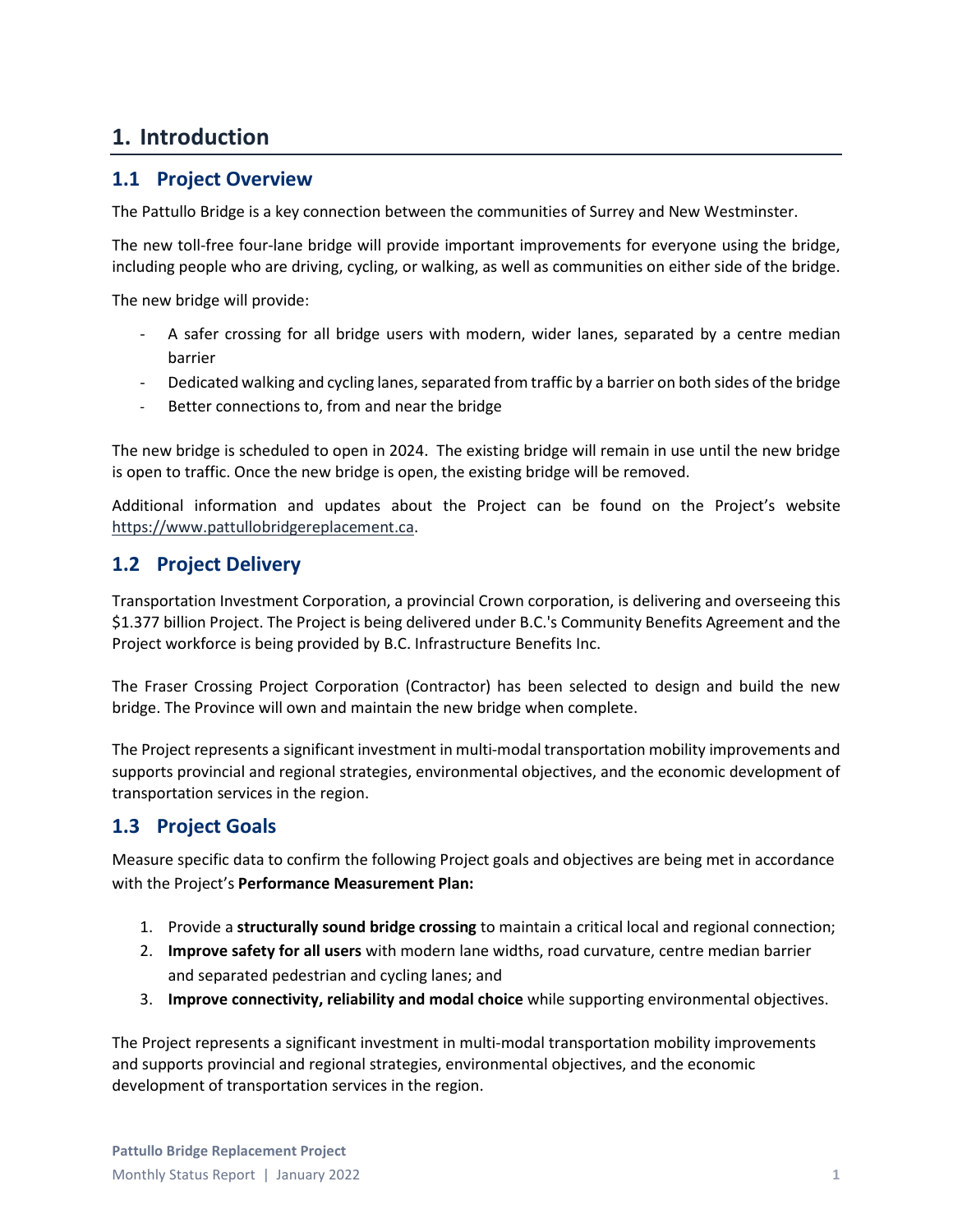# **2. Project Update**

## **2.1 Project Dashboard**

|                         |                                          | <b>Objectives</b>                                                                                                                                                  | <b>Project Status</b> | <b>Comments</b>                                                                                                                                                                                                                                                                                                                                                                                |
|-------------------------|------------------------------------------|--------------------------------------------------------------------------------------------------------------------------------------------------------------------|-----------------------|------------------------------------------------------------------------------------------------------------------------------------------------------------------------------------------------------------------------------------------------------------------------------------------------------------------------------------------------------------------------------------------------|
|                         | <b>Scope</b>                             | Project delivered within the<br>approved scope.                                                                                                                    |                       | The Project includes a new four-lane bridge, improved connections to, from<br>and near the bridge and dedicated walking and cycling lanes and is on track<br>to be delivered within the approved scope.                                                                                                                                                                                        |
|                         | <b>Schedule</b>                          | Project delivered within the<br>approved schedule.                                                                                                                 | $\bullet$             | Schedule related risks and issues are being monitored, particularly in relation<br>to regulatory authorizations required for in-river works and on-site<br>investigative work.                                                                                                                                                                                                                 |
|                         | <b>Budget</b>                            | Project delivered within the<br>approved budget of \$1.377<br>billion.                                                                                             |                       | Project spending for the month of January 2022 was \$8.4 million.<br>Total Project spending to date is \$427.5 million; the Project is forecast to be<br>delivered within budget.                                                                                                                                                                                                              |
|                         | <b>Safety</b>                            | Ensure that Project work is<br>performed safely and in<br>compliance with all<br>applicable safety<br>regulations, and in<br>accordance with<br>government policy. |                       | The health and safety plan for the Project work is in place. The plan includes<br>specific COVID-19 protocols.<br>Seven Site Safety Inspections were conducted in the month.<br>One lost time injury occurred in the month.<br>Lost Time Injury Frequency Rate (LTIFR) for the Project is 0.65. The average<br>Injury Rate for Heavy Construction from 2011 to 2020 is 2.98 per<br>WorkSafeBC. |
| <b>Project Delivery</b> | <b>Quality</b>                           | Implement an effective<br><b>Quality Management</b><br>System.                                                                                                     |                       | Continued testing and monitoring of the Structural Steel fabrication;<br>including steel testing. Results to date have shown the steel to be of<br>acceptable quality.                                                                                                                                                                                                                         |
|                         | <b>Environmental</b>                     | Ensure our work is<br>performed in an<br>environmentally responsible<br>manner.                                                                                    | $\bullet$             | Three environmental site inspections were conducted in the month.                                                                                                                                                                                                                                                                                                                              |
|                         | <b>Archaeology</b>                       | Ensure the work is<br>performed in a manner that<br>meets the standards of the<br>Heritage Conservation Act.                                                       |                       | Continued to advance the archaeological field program in collaboration with<br>Indigenous groups.<br>Pier S5 handed over to the Contractor to allow for foundation piling to<br>commence.                                                                                                                                                                                                      |
|                         | <b>Design and</b><br><b>Construction</b> | Provide design and technical<br>oversight, coordinate and<br>manage activities on site and<br>conduct compliance reviews.                                          | $\bullet$             | Piling work was completed at in-river Pier S1 and the installation of the Pier<br>S1 Trestle was progressed to near completion.<br>Piling at on-land Piers S2, S3, S5, S7, S8 and N3 is underway.<br>Additional hydraulic model test was completed and results are being<br>reviewed.                                                                                                          |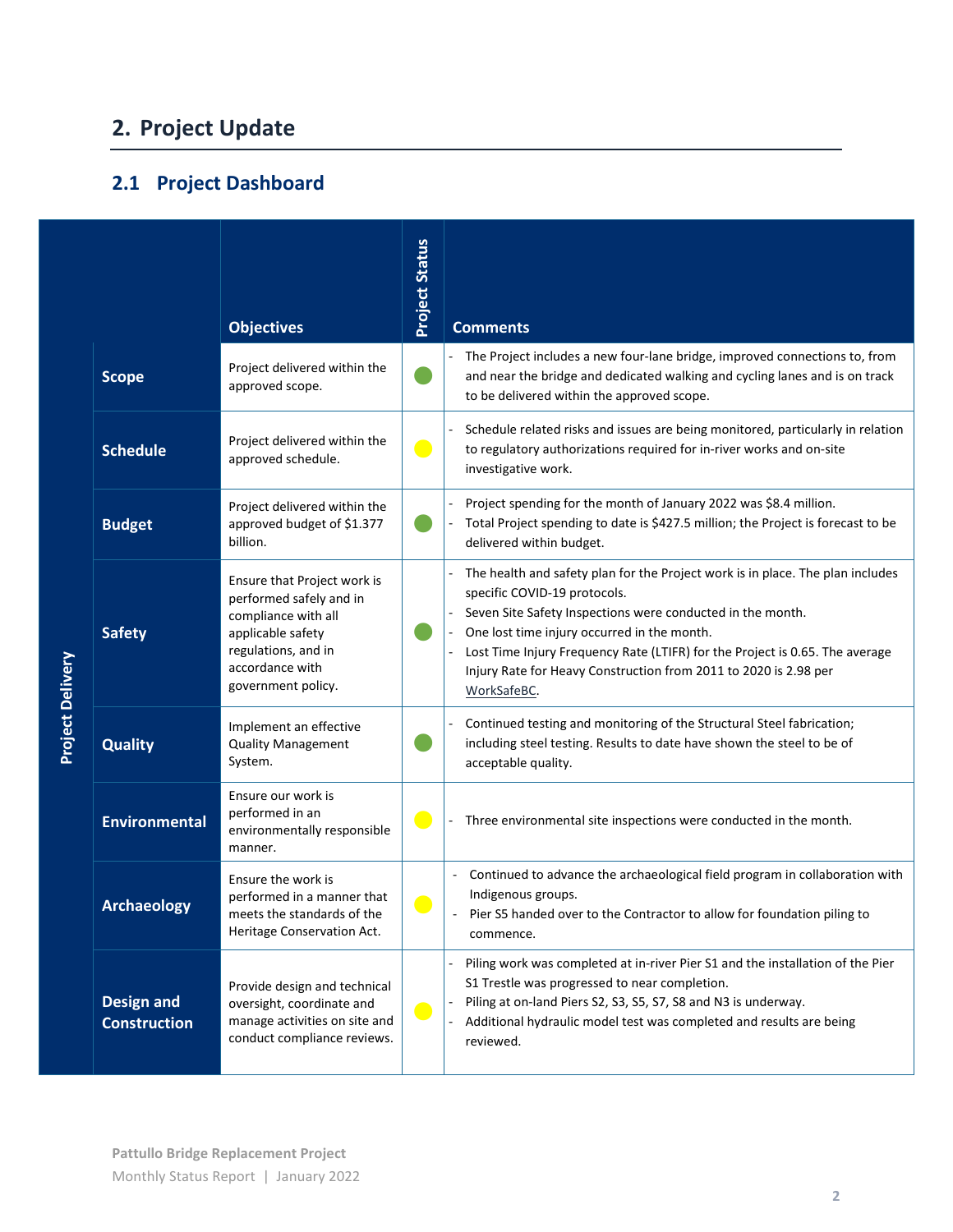|                       |                                                              | <b>Objectives</b>                                                                                                                              | <b>Project Status</b> | <b>Comments</b>                                                                                                                                                         |
|-----------------------|--------------------------------------------------------------|------------------------------------------------------------------------------------------------------------------------------------------------|-----------------------|-------------------------------------------------------------------------------------------------------------------------------------------------------------------------|
|                       | <b>Community</b><br><b>Benefits</b>                          | Work collaboratively with BC<br>Infrastructure Benefits Inc.<br>(BCIB) to successfully<br>implement the Community<br>Benefits Agreement (CBA). | $\bullet$             | Continued collaboration with BCIB on labour force requirements                                                                                                          |
|                       | <b>Indigenous</b><br><b>Groups</b>                           | Continue to build and<br>maintain a positive<br>collaborative working<br>relationship.                                                         | $\bullet$             | Project Team continues to engage with the Identified Indigenous Groups in<br>relation to Project permitting and opportunities.                                          |
| Partners/Stakeholders | <b>Third Parties</b>                                         | Continue to build and<br>maintain positive<br>relationships and secure<br>agreements with Project<br>partners and other third<br>parties.      | $\bullet$             | Continued handover/transfer agreement discussions regarding the existing<br>bridge with TransLink.<br>Continued agreement discussions with TELUS and railway companies. |
|                       | <b>Public and</b><br><b>Stakeholder</b><br><b>Engagement</b> | Continue to build and<br>maintain positive<br>relationships with the<br>community and other<br>stakeholders.                                   |                       | Presented a Project update to the Victoria Hill, Ginger Drive Residents<br>Association, and Eagle Crest Advisory Committee in New Westminster.                          |

| <b>Status</b> | <b>Description</b>                                                             |
|---------------|--------------------------------------------------------------------------------|
|               | Managing critical issues, negotiating resolution; action required immediately  |
|               | Managing some issues, negotiating resolution; action required in the near term |
|               | Stay the Course - no action required                                           |

L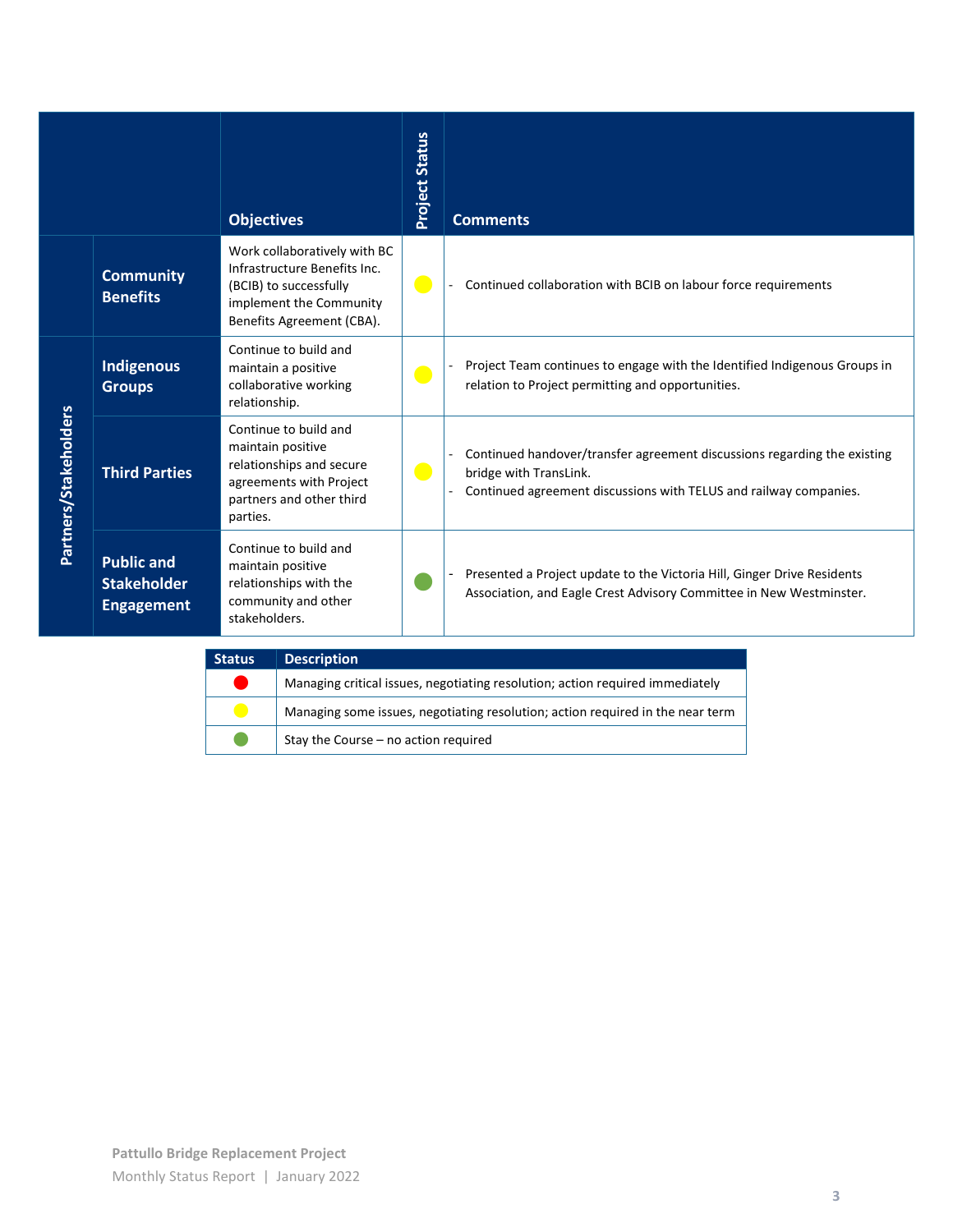# **3. Project Documents and Achievements to Date**

| <b>Project Planning</b><br>and Development | Completion of three phases of public consultation (2013-2016)<br>Executed Design-Build-Finance Agreement (February 2020)<br>Project Overview Report (May 2020)<br>Project Report (July 2020)                                                                                                                                                                                                                                                                                                                                                                                                                                                                                                                                                                               |
|--------------------------------------------|----------------------------------------------------------------------------------------------------------------------------------------------------------------------------------------------------------------------------------------------------------------------------------------------------------------------------------------------------------------------------------------------------------------------------------------------------------------------------------------------------------------------------------------------------------------------------------------------------------------------------------------------------------------------------------------------------------------------------------------------------------------------------|
| <b>Environmental</b>                       | EAO Environmental Assessment Certificate (EAC) (April 2019)<br>Port and Environmental Review (PER) Permit (May 2019)<br>Canadian Navigable Waters Act Approval (November 2020)<br>Water Sustainability Act (WSA) Change Approval (November 2020)<br>Water Sustainability Act Short Term Use Approval (December 2020)<br>Fisheries Act Authorization (February 2021)                                                                                                                                                                                                                                                                                                                                                                                                        |
| <b>Community</b><br><b>Benefits</b>        | Community Benefits Agreement (July 2018)<br>$\overline{\phantom{a}}$<br>BCIB Health and Safety Program (May 2019)<br>$\overline{\phantom{a}}$<br>BCIB-AIRCC Enabling Agreement Executed (May 2019)<br>$\overline{\phantom{a}}$<br>BCIB-Contractor Agreement Executed (February 2020)<br>BCIB-Subcontractor Agreement Executed (February 2020)<br>$\overline{\phantom{a}}$                                                                                                                                                                                                                                                                                                                                                                                                  |
| <b>Third Parties</b>                       | CN Master Use Agreement (May 2019)<br>City of Surrey Municipal Agreement (September 2019)<br>City of New Westminster Municipal Agreement (September 2019)<br>$\overline{\phantom{a}}$<br>Metro Vancouver Accommodation Agreement (December 2019)<br>Construction and land licenses acquired from Vancouver Fraser Port<br>Authority (VFPA); VFPA demolition license finalized (December 2019)<br>CP Grade Separation Construction Agreement (January 2020)<br>Shaw Telecommunications Facilities Relocation Agreement (March 2020)<br>$\overline{\phantom{a}}$<br>Zayo Telecommunications Facilities Relocation Agreement (March 2020)<br>CP Overpass Crossing and Maintenance Agreement (December 2020)<br>TransLink Consent Agreement for in-river works (December 2020) |
|                                            |                                                                                                                                                                                                                                                                                                                                                                                                                                                                                                                                                                                                                                                                                                                                                                            |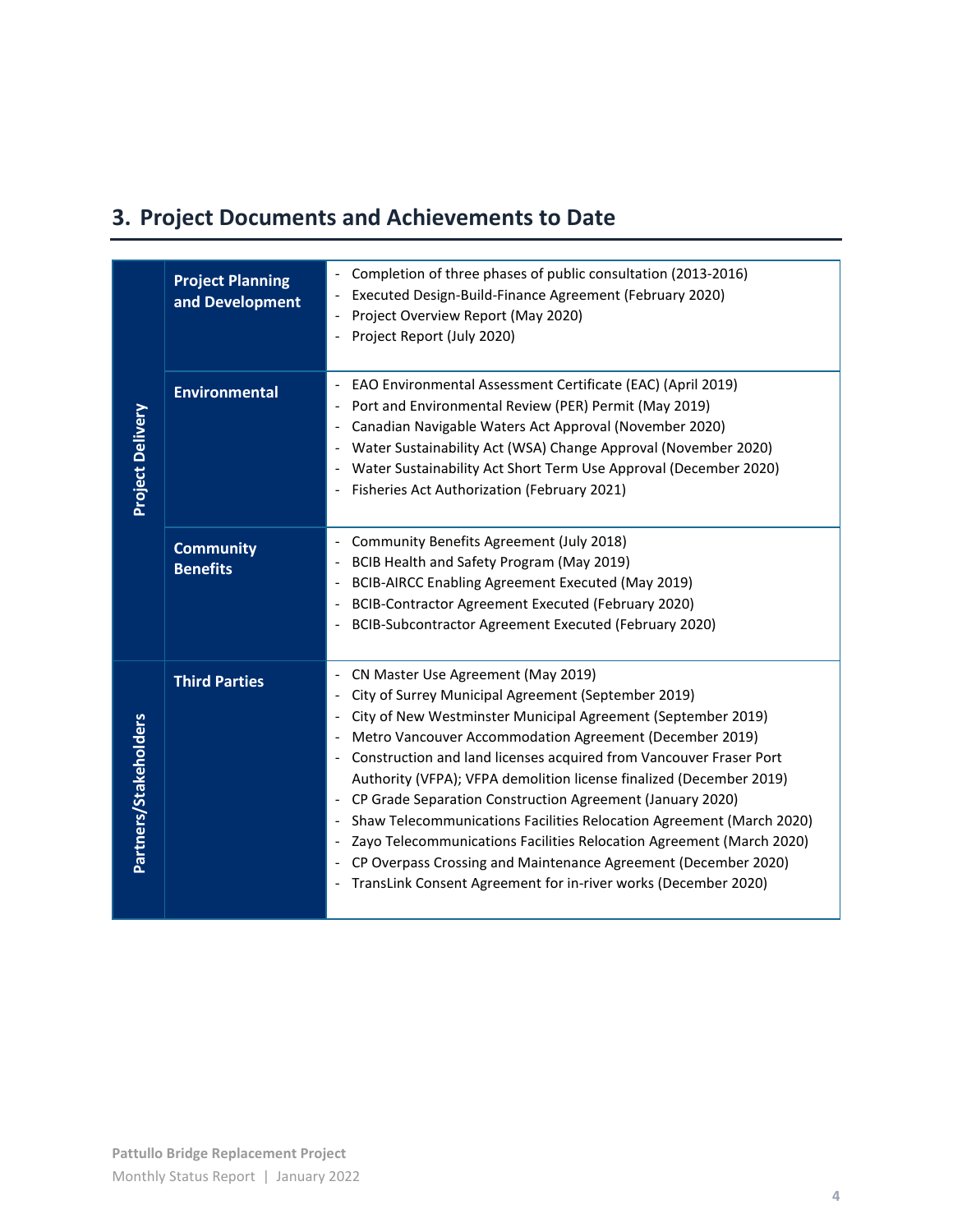# **4. November Highlights and Three Month Lookahead**

## **4.1 Safety**

| Scope:                               | Establish Occupational Health and Safety (OH&S) Project delivery objectives and<br>$\overline{\phantom{a}}$<br>performance measures.<br>Manage Project OH&S activities.<br>Monitor relevant OH&S performance metrics.<br>$\overline{\phantom{a}}$<br>Ensure the Project complies with relevant WorkSafeBC regulations and government<br>$\overline{\phantom{a}}$<br>requirements.                                                                                                              |
|--------------------------------------|------------------------------------------------------------------------------------------------------------------------------------------------------------------------------------------------------------------------------------------------------------------------------------------------------------------------------------------------------------------------------------------------------------------------------------------------------------------------------------------------|
| <b>Monthly</b><br><b>Highlights:</b> | Continued to receive health and safety updates and incident reports from BCIB and the<br>$\overline{\phantom{0}}$<br>Contractor.<br>12 incidents were documented in the health and safety log for the month. 11 of the 12<br>$\overline{\phantom{a}}$<br>incidents were deemed minor however one incident resulted in lost time due to injury.<br>Lost Time Injury Frequency Rate (LTIFR) for the Project is 0.65 which is less than the<br>WorkSafeBC average of 2.98 for heavy construction. |
| <b>Three Month</b><br>Lookahead:     | Update Safe Work Plans and Safe Job Procedures as required.<br>$\sim$<br>Deliver training on the Job Hazard Assessment and Risk Mitigation Plan for all Project Team<br>$\overline{\phantom{a}}$<br>members.<br>Conduct OH&S audits as and when required.                                                                                                                                                                                                                                      |

#### **4.2 Quality**

| Scope:                        | Establish quality management Project objectives and performance measures.<br>$\overline{\phantom{a}}$<br>Manage Project quality management activities.<br>Monitor relevant quality management performance metrics.                                                                                                                                                                 |
|-------------------------------|------------------------------------------------------------------------------------------------------------------------------------------------------------------------------------------------------------------------------------------------------------------------------------------------------------------------------------------------------------------------------------|
| <b>Monthly</b><br>Highlights: | Continued structural steel fabrication activities, including auditing and steel testing.<br>One new Non-Compliance Reports (NCR) was generated in the month. It related to process<br>-<br>and procedure.                                                                                                                                                                          |
| Three Month<br>Lookahead:     | Structural steel milling to commence following completion of verification tests and<br>finalization of shop drawings.<br>Continue steel fabrication quality monitoring, and surveillance auditing and initiate<br>$\overline{\phantom{a}}$<br>inspections as required.<br>Ongoing planning for upcoming structural steel milling.<br>Ongoing review of quality-related submittals. |

## **4.3 Environmental**

| Scope: | Manage follow-up and compliance actions required under the Environmental Assessment |
|--------|-------------------------------------------------------------------------------------|
|        | Certificate (EAC) and the Port and Environmental Review (PER) permit.               |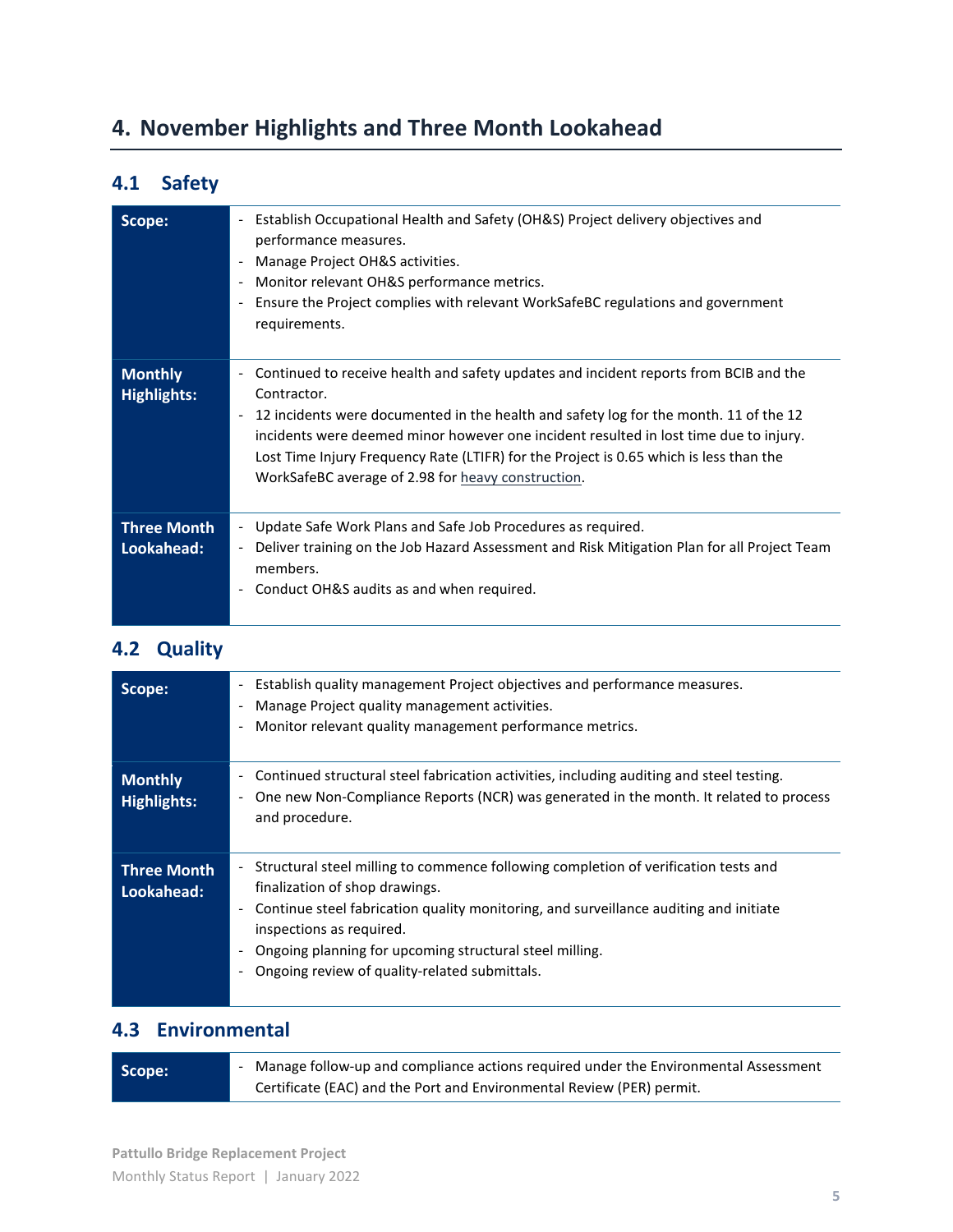|                                      | Liaise with regulators on matters related to EAC and PER permit conditions and<br>$\overline{\phantom{a}}$<br>commitments made through the environmental assessment process.<br>Oversee outstanding environmental permits and associated environmental studies,<br>monitoring, and compliance processes.<br>Support the Technical Heritage Committee and archaeology investigation program.                                                                                                                                                                                                                                                                                                                                                                                                                        |
|--------------------------------------|--------------------------------------------------------------------------------------------------------------------------------------------------------------------------------------------------------------------------------------------------------------------------------------------------------------------------------------------------------------------------------------------------------------------------------------------------------------------------------------------------------------------------------------------------------------------------------------------------------------------------------------------------------------------------------------------------------------------------------------------------------------------------------------------------------------------|
| <b>Monthly</b><br><b>Highlights:</b> | WSA permit amendment for short term use remains under review by the Ministry of<br>Forests, Lands, Natural Resource Operations & Rural Development.<br>Discussions between the Contractor, VFPA, EAO and the Province on the Independent<br>Environmental Monitor progressed and are nearing completion.<br>14 Environmental Incident Reports were issued in January. Four of the incidents were in<br>relation to exceedances of the underwater noise threshold requirements. In all cases, work<br>was immediately halted and a scan of the area was undertaken to look for evidence of fish<br>or marine mammals in distress (none were observed). The other ten incidents were in<br>relation to small/minor on land spills of hazardous substances which were contained and<br>remediated quickly and safely. |
| <b>Three Month</b><br>Lookahead:     | Continue to liaise with regulators on follow-up actions and commitments arising from the<br>required Project permits and approvals.<br>Continue working with the Contractor and third-party experts to monitor underwater<br>noise during in-river works.<br>Receive WSA permit amendment.                                                                                                                                                                                                                                                                                                                                                                                                                                                                                                                         |

# **4.4 Archaeology**

| Scope:                               | Managing, directing, and undertaking all archaeological work, including Archaeology<br>$\overline{\phantom{a}}$<br>Impact Assessment (AIA), Systematic Data Recovery (SDR), and archaeological monitoring.<br>Support the Technical Heritage Committee and archaeology investigation program.<br>Responding to chance archaeological or heritage finds. |
|--------------------------------------|---------------------------------------------------------------------------------------------------------------------------------------------------------------------------------------------------------------------------------------------------------------------------------------------------------------------------------------------------------|
| <b>Monthly</b><br><b>Highlights:</b> | Continued archaeological investigations at pier locations in Surrey and New Westminster.<br>$\overline{\phantom{a}}$<br>Pier S5 was completed and handover to the Contractor occurred in January.<br>-<br>Pier S6 progressed to near completion and is expected to be handed over to the<br>Contractor in the next reporting period.                    |
| <b>Three Month</b><br>Lookahead:     | Continue archaeological monitoring and archaeological investigations.<br>$\overline{\phantom{a}}$<br>Continue to liaise with regulators on follow-up actions and commitments from required<br>$\overline{\phantom{a}}$<br>Project permits and approvals.                                                                                                |

# **4.5 Design and Construction**

| Scope: | - Travel demand forecasting, traffic operations modelling, traffic data collection, and other |
|--------|-----------------------------------------------------------------------------------------------|
|        | related engineering services in support of the Project.                                       |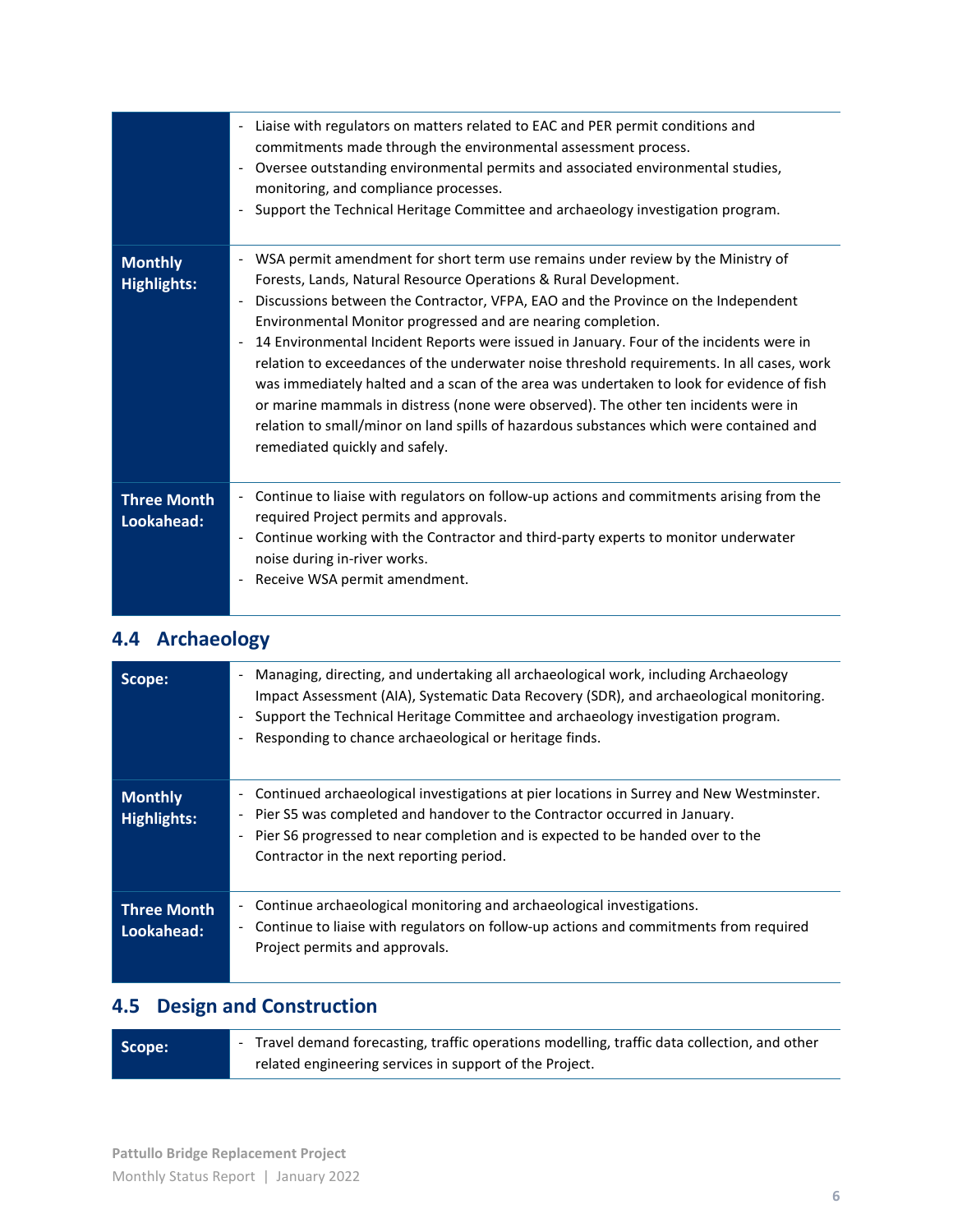|                                      | Review the final bridge design including roadways, associated structures, drainage, and<br>$\overline{\phantom{a}}$<br>utilities.<br>Compliance reviews during construction.<br>Provide oversight of Contractor on-site activities throughout the Project's lifecycle.<br>Management of the Project's schedule, scope and progress.                                                                                                                                                                                                                                                                                                                                                                                       |
|--------------------------------------|---------------------------------------------------------------------------------------------------------------------------------------------------------------------------------------------------------------------------------------------------------------------------------------------------------------------------------------------------------------------------------------------------------------------------------------------------------------------------------------------------------------------------------------------------------------------------------------------------------------------------------------------------------------------------------------------------------------------------|
| <b>Monthly</b><br><b>Highlights:</b> | Project team reviewed designs for Hwy 17 exit ramp, Pier S1, Pier S3, Pier N3, and the<br>$\overline{\phantom{a}}$<br>Royal Avenue underpass.<br>Completed an additional hydraulic model test. Results are under review.<br>Finalized review of the wind tunnel testing results. Results were acceptable.<br>Discussions are ongoing re: proposed ground improvements and additional scour<br>protection in the Project area.<br>Completed In-river piling work at Pier S1; work continued on-land at Piers S2, S3, S5, S7,<br>and S8.<br>Continued piling at Pier N3 and continued site preparation work at Pier N2 in New<br>Westminster.<br>Continued daily site monitoring and reporting.<br>$\overline{\phantom{a}}$ |
| <b>Three Month</b><br>Lookahead:     | Complete monthly riverbed monitoring surveys.<br>Complete additional physical hydraulic model test runs as required.<br>$\overline{\phantom{a}}$<br>Complete in-river pilling.<br>Finalize review of wind tunnel testing results.                                                                                                                                                                                                                                                                                                                                                                                                                                                                                         |

# **4.6 Indigenous Groups**

| Scope:                               | Consultation and engagement with the Identified Indigenous Groups (IIGs) as set out in the<br>$\overline{\phantom{a}}$<br>EAC.<br>Engagement with Indigenous groups on Project opportunities and benefits including<br>project benefit agreements and contracting opportunities. |
|--------------------------------------|----------------------------------------------------------------------------------------------------------------------------------------------------------------------------------------------------------------------------------------------------------------------------------|
| <b>Monthly</b><br><b>Highlights:</b> | Two Technical Heritage Committee (THC) meeting were held in January with Indigenous<br>Groups.<br>9 out of 10 project agreements signed with IIGs.<br>۰<br>Indigenous Art and Cultural Recognition (IACR) art and artist selection process underway.                             |
| <b>Three Month</b><br>Lookahead:     | Continue meetings with the THC.<br>Continue meetings with the Indigenous Marine Users Group.<br>-<br>Continue to facilitate meetings between Indigenous groups and the Project.<br>Progress IACR opportunities including finalizing the art and artist selection.                |

## **4.7 Third Parties**

| Scope: | Engage with Municipalities (City of New Westminster and City of Surrey) for the Project<br>implementation phase. |
|--------|------------------------------------------------------------------------------------------------------------------|
|        | - Municipal Agreements.<br>- Railway Construction and Crossing Agreements.                                       |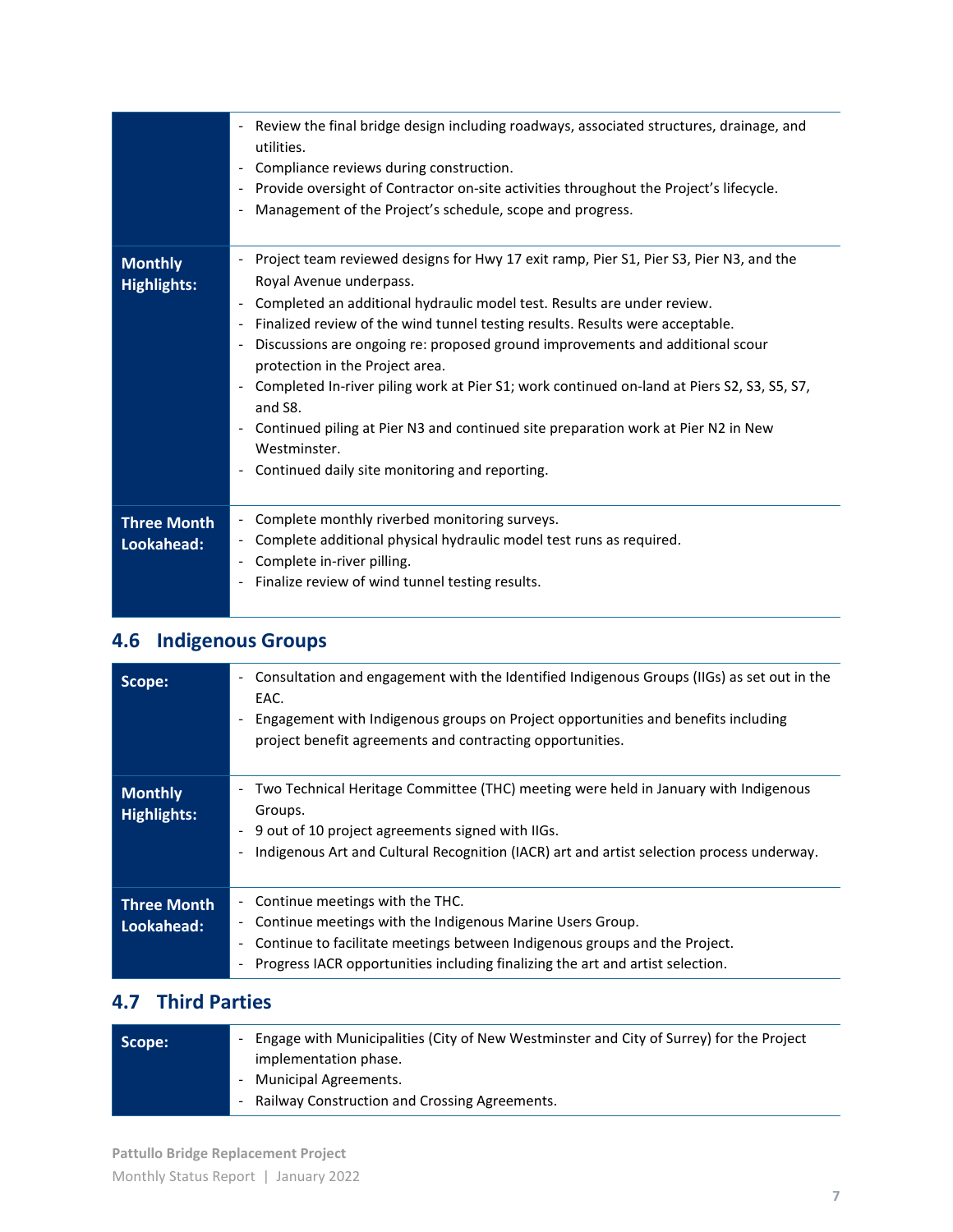|                                      | Utility Agreements.<br>$\overline{\phantom{a}}$<br>TransLink Agreement.<br>$\overline{\phantom{a}}$                                                                                                                                                                                                                                                                                                                                                                                                                                                                                                                                       |
|--------------------------------------|-------------------------------------------------------------------------------------------------------------------------------------------------------------------------------------------------------------------------------------------------------------------------------------------------------------------------------------------------------------------------------------------------------------------------------------------------------------------------------------------------------------------------------------------------------------------------------------------------------------------------------------------|
| <b>Monthly</b><br><b>Highlights:</b> | Continued meeting weekly with the City of Surrey and City of New Westminster.<br>$\overline{\phantom{a}}$<br>Coordinated comments from the municipalities back to the Contractor on specific aspects<br>$\overline{\phantom{a}}$<br>of the Project's design including those on urban integration, traffic management, utility<br>design, roadway alignments, and roadway guide signs.<br>Continued agreement discussions with TELUS and railway companies.<br>$\overline{\phantom{a}}$<br>Handover/transfer agreement discussions regarding the existing bridge with TransLink and<br>$\overline{\phantom{a}}$<br>the Province continued. |
| <b>Three Month</b><br>Lookahead:     | Continue to engage with municipalities on the Project's design.<br>$\overline{\phantom{a}}$<br>Continue to work with railways, TELUS and TransLink to finalize agreements.<br>$\overline{\phantom{a}}$<br>Continue coordination with FortisBC regarding the Pattullo Gas Line Replacement.<br>$\overline{\phantom{a}}$                                                                                                                                                                                                                                                                                                                    |

# **4.8 Public and Stakeholder Engagement**

| Scope:                               | Manage ongoing public and stakeholder communications and engagement.<br>$\overline{\phantom{a}}$                                                                                                                                                                                                                                                                                                                                                                                                                                                                                                                                                                                                                                                                                                                                                                                                                                                                                                                              |
|--------------------------------------|-------------------------------------------------------------------------------------------------------------------------------------------------------------------------------------------------------------------------------------------------------------------------------------------------------------------------------------------------------------------------------------------------------------------------------------------------------------------------------------------------------------------------------------------------------------------------------------------------------------------------------------------------------------------------------------------------------------------------------------------------------------------------------------------------------------------------------------------------------------------------------------------------------------------------------------------------------------------------------------------------------------------------------|
| <b>Monthly</b><br><b>Highlights:</b> | Provided a follow-up Project update presentation to the Victoria Hill, Ginger Drive<br>$\overline{\phantom{a}}$<br>Residents Association, and Eagle Crest Advisory Committee in New Westminster.<br>Met with the City of New Westminster's Reconciliation, Social Inclusion and Engagement<br>$\overline{\phantom{a}}$<br>Task Force regarding Indigenous participation in the Project.<br>Continued to provide communication updates regarding site activity work including<br>$\overline{\phantom{a}}$<br>notification distribution to residents, business and stakeholders. Notifications are being<br>posted to website, emailed to local resident and business associations, and sent to the<br>email subscription list.<br>Continued to engage with stakeholders on the Project's design.<br>$\overline{\phantom{a}}$<br>Provided responses and updates regarding planned construction activities, including<br>$\overline{\phantom{a}}$<br>planned road closures, and the Project's design to interested stakeholders. |
| <b>Three Month</b><br>Lookahead:     | Continue engagement with key stakeholders in New Westminster and Surrey regarding<br>$\overline{\phantom{0}}$<br>Project designs and construction plans, including with resident groups, HUB Cycling and<br>the Walkers' Caucus.<br>Ongoing management of Project communications, including incident response, enquiry<br>response, Project information sheets and construction notices.<br>Continue to provide project construction activity information via social media platforms.                                                                                                                                                                                                                                                                                                                                                                                                                                                                                                                                         |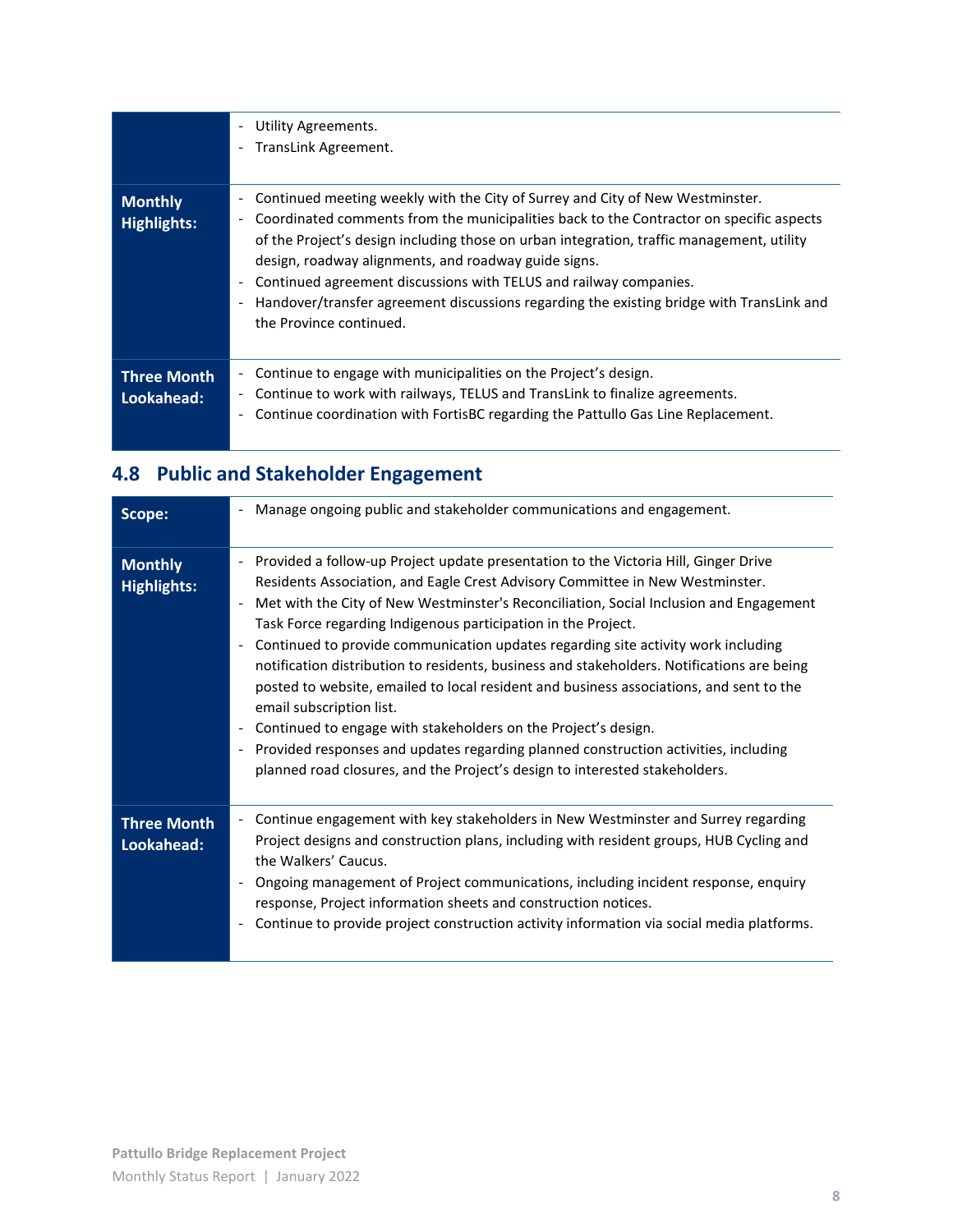## **5. Schedule**

The following schedule depicts deliverables, milestones and associated dates and timelines for the implementation phase of the Project, as well as anticipated construction timelines.

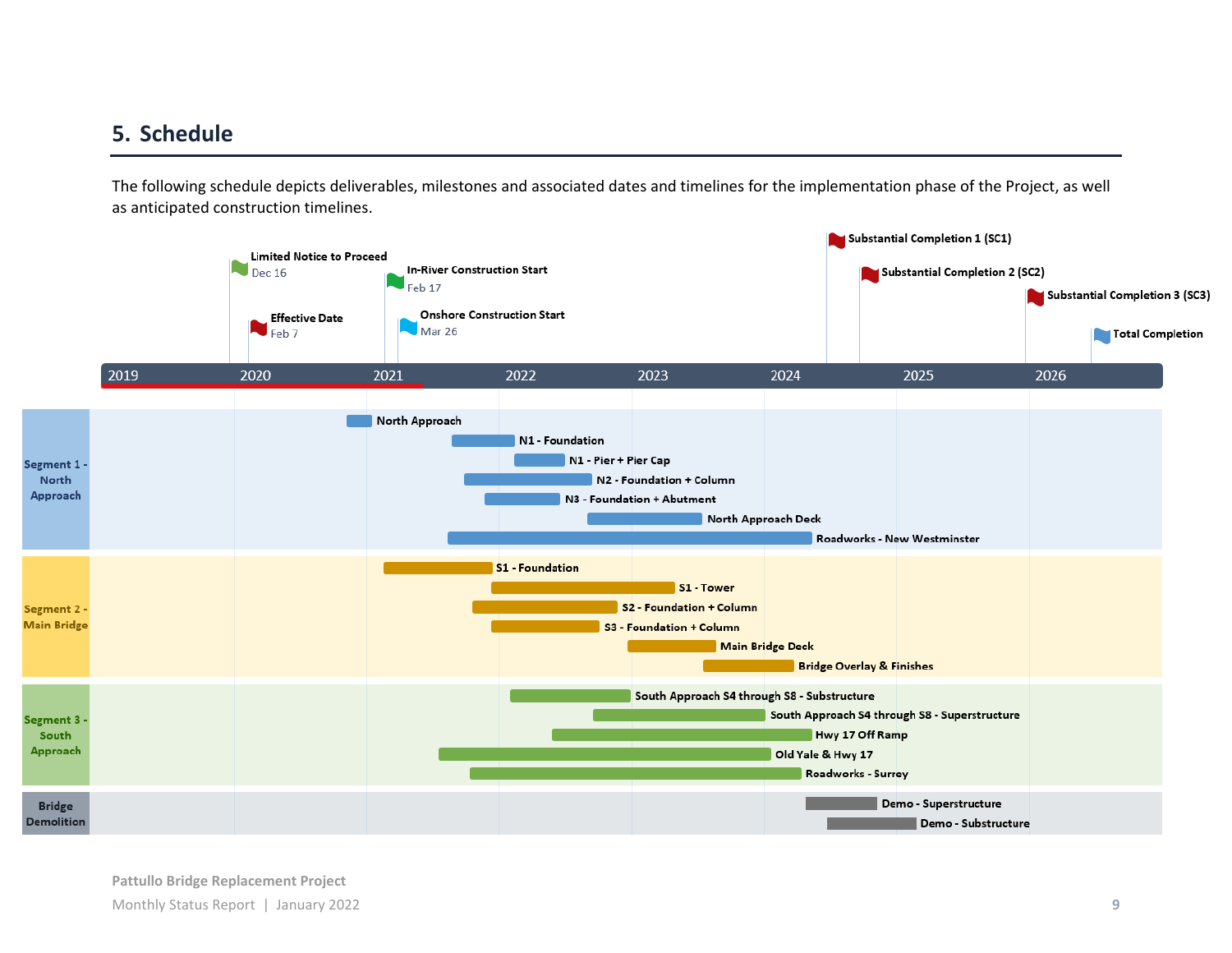## **6. Project Photos**



**FIGURE 1 – DRILLED SHAFT INSTALLATION AT PIER N3 IN NEW WESTMINSTER, B.C.**



**FIGURE 2 – AERIAL PHOTO OF S1 BRIDGE FOUNDATON PRECAST SHELL (RIGHT) AND S1 TEMPORARY ACCESS PLATFORM (LEFT)**

**Pattullo Bridge Replacement Project** Monthly Status Report | January 2022